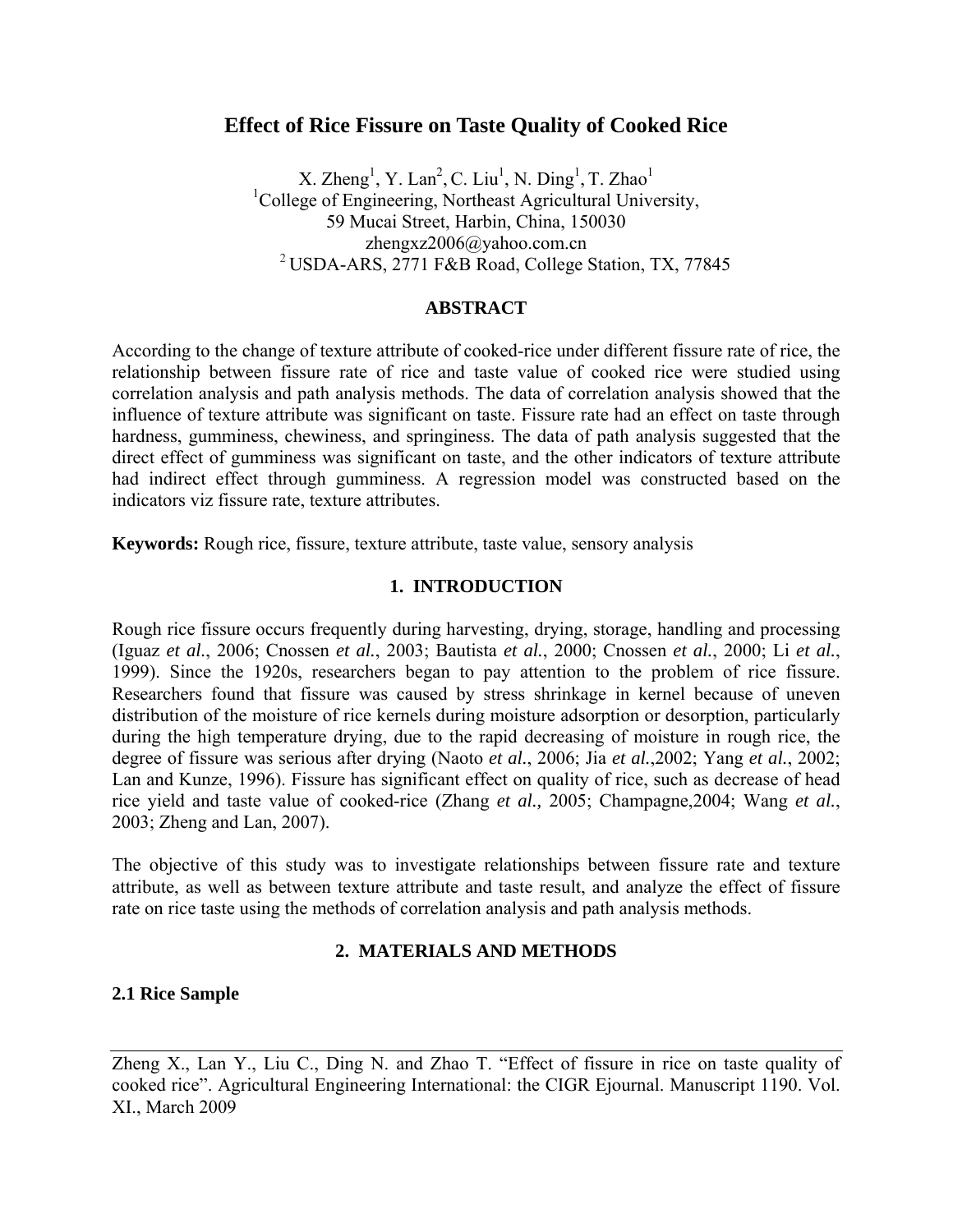Freshly harvested rough rice of cultivar 'Dong Nong 423' (Northeast Agricultural University Farm, Harbin, China) was selected for this study. Raw rice was dried by natural drying to the final moisture content of 14.5 % (w.b.). The dried raw rice sample was milled to 90 % of initial weight using auto-milling detector (SY95-RAE4, Ssang Yong Machine Ind. Co. Ltd., Korea). Rice sample was divided into 4 portions according to fissure rates, *viz.* 0.33 % (initial fissure rate), 25 %, 50 % and 75 %, which were obtained by artificial preparation. Each portion was preweighed into 2000 g and divided evenly into 4 groups for the repeat test.

## **2.2 Cooked Rice Preparation and Determination**

Each rice sample was prepared into cooked rice. Each of the rice samples (500 g) were cooked in household steam rice cookers (National, SR W10FN, Japan) with 1.45:1 (v/v) water-to-rice ratio. Twenty minutes after the cooker switched from cook to warm setting, the cooked rice within 1 cm of the top, bottom, and side of the inner pan in the rice cooker was discarded and the middle portion was transferred to a bowl. Cooked rice was placed in a bowl and stirred gently five times with a fork using an up and down motion, then held for 5 min at room temperature. Stirring and holding procedures of cooked rice were repeated twice. The cooked rice was then cooled and portioned for taste evaluation. Texture attribute of cooked rice was measured using Texture Analyzer (TA-XT plus, Stable Micro Systems Ltd., UK). Twelve professionally trained panelists, employed by the National Rice Quality Test Center, Harbin, China, developed a sensory profile of cooked rice samples according to the (rice sensory standard from Department of Agricultural, P.R China). During panel tests, the cooked rice taste was evaluated in terms of flavor (15 points), appearance (15 points), tooth sense (60 points) and texture of the cool cooked rice (10 points). The appearance attributes examined were color, glossiness, intactness of grains and plumpness. Eight attributes to evaluate cooked rice flavor included boiled egg white, puffed corn, raw rice, wet cardboard, hay-like, metallic, sweet taste, and bitter taste. The panelists adequately described the texture profile of cooked rice and identified nine tooth sense attributes: adhesiveness to lips, hardness, cohesiveness of mass after three chews, cohesiveness of mass after eight chews, roughness of mass, toothpull, particle size, toothpack, and loose particles. Texture attributes included the degree of agglomeration, adhesiveness and roughness. Park and Kim (2001) described the definitions and degree of those attributes and test procedure for measuring cook-rice taste.

## **2.3 Statistical Analysis**

Fissure rate of rice (x1), and texture attributes of cooked rice, viz. hardness (x2), adhesiveness  $(x3)$ , springiness  $(x4)$ , cohesiveness  $(x5)$ , gumminess  $(x6)$ , and chewiness  $(x7)$  were considered as independent variables, and taste result of cooked rice (y) was regarded as dependent variable. Programs of Microsoft Office Excel 2003 (Microsoft Corp., USA) and statistics software SAS (V12.01, SAS Institute Inc., USA) were used to analyze data.

Zheng X., Lan Y., Liu C., Ding N. and Zhao T. "Effect of fissure in rice on taste quality of cooked rice". Agricultural Engineering International: the CIGR Ejournal. Manuscript 1190. Vol. XI., March 2009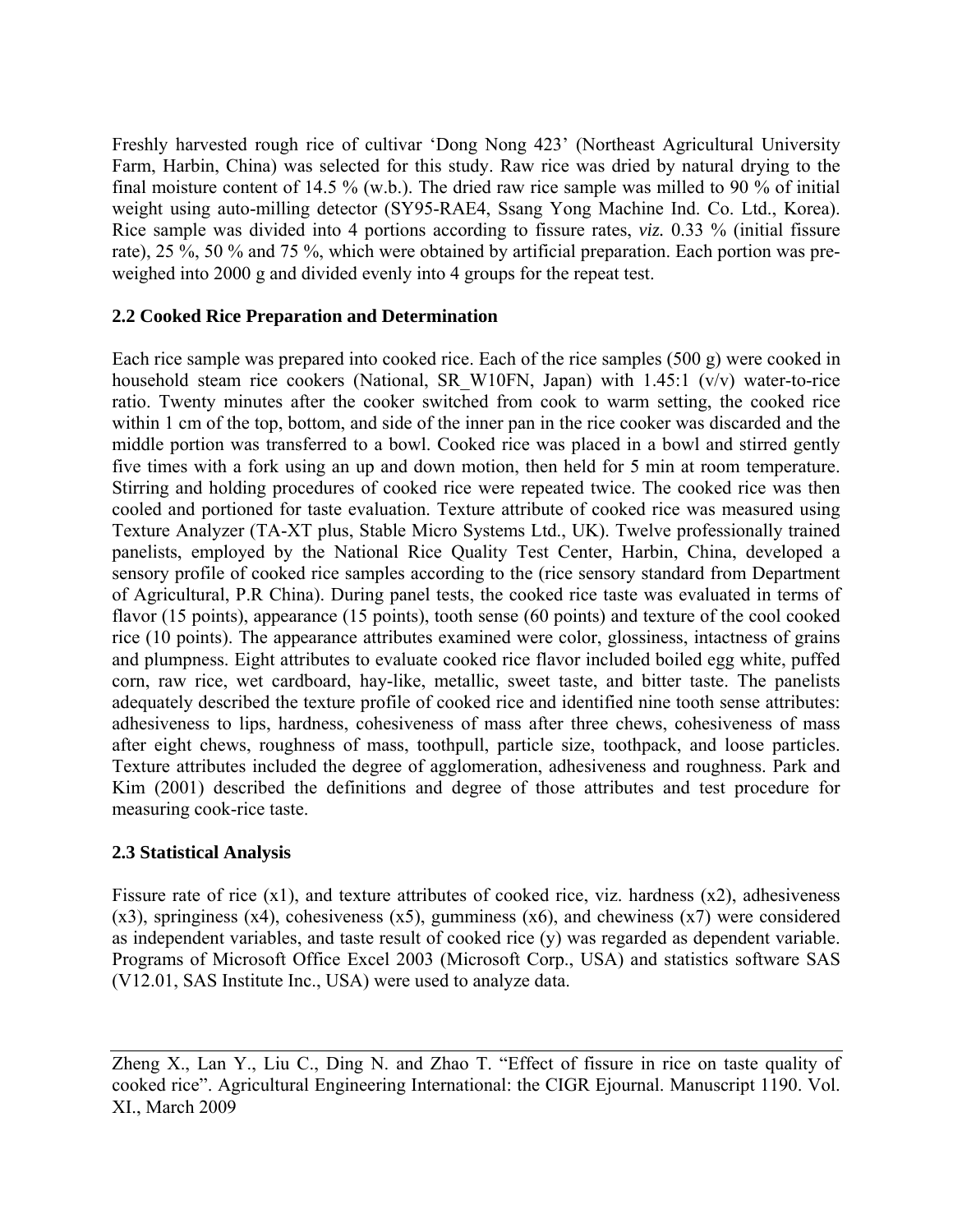## **3. RESULTS AND DISCUSSION**

Texture attribute and taste result in different fissure rates are shown in Table 1.

#### **3.1 Significance Analysis**

According to the results in Table 1, no significant difference was found for adhesiveness, cohesiveness and resilience. Therefore, fissure rates had no effect on the three indicators of texture attribute, while the differences were significant for other indicators of texture attribute, *viz.* hardness, springiness, gumminess and chewiness. For the 4 indicators, the minimum happened at 0.33 % level of fissure rate. There were not distinct differences for springiness and gumminess between 25 % and 50 % levels of fissure rate, while the differences were significant in 75 % level of fissure rate. At the fissure level of 25 %, hardness and chewiness increased significantly, while there were no changes between 50 % and 75 % levels of fissure rate. Taste results decreased significantly with increasing fissure rate.

| Table 1. Texture attribute and taste result in different fissure rates |                           |                              |                      |                             |  |  |  |
|------------------------------------------------------------------------|---------------------------|------------------------------|----------------------|-----------------------------|--|--|--|
| Fissure rate, %                                                        | 0.33                      | 25                           | 50                   | 75                          |  |  |  |
| Hardness, g                                                            | $4547 \pm 397^{\text{a}}$ | $5150\pm958^{ab}$            | $5927 \pm 296^b$     | $6196 \pm 953^b$            |  |  |  |
| Adhesiveness, $g \times \sec$                                          | $-363\pm25$               | $-343\pm58$                  | $-353\pm58$          | $-326 \pm 66$               |  |  |  |
| Springiness                                                            | $0.28 \pm 0.03^a$         | $0.30 \pm 0.02^{ab}$         | $0.32 \pm 0.03^{ab}$ | $0.32 \pm 0.01^b$           |  |  |  |
| Cohesiveness                                                           | $0.39 \pm 0.02$           | $0.39 \pm 0.02$              | $0.41 \pm 0.01$      | $0.41 \pm 0.02$             |  |  |  |
| Gumminess                                                              | $1787 \pm 212^a$          | $2045 \pm 477$ <sup>ab</sup> | $2424 \pm 190^{ab}$  | $2547 \pm 630^b$            |  |  |  |
| Chewiness                                                              | $503 \pm 88^{\rm a}$      | $618 \pm 173^{ab}$           | $770\pm116^b$        | $831 \pm 236^b$             |  |  |  |
| Taste result                                                           | $68.0 \pm 2.0^a$          | $63.5 \pm 5.6^{ab}$          | $58.9 \pm 2.2^{bc}$  | $57.6 \pm 1.5$ <sup>c</sup> |  |  |  |

Table 1. Texture attribute and taste result in different fissure rates

The same superscript in the same row suggested that there was no significant difference between two fissure rates at 5 % significance level.

#### **3.2 Correlation Analysis**

To determine the effect of fissure rate on taste quality of rice, the correlation analysis on the fissure rate, texture attribute and taste value were analyzed, and the results were shown in Table 2.

Zheng X., Lan Y., Liu C., Ding N. and Zhao T. "Effect of fissure in rice on taste quality of cooked rice". Agricultural Engineering International: the CIGR Ejournal. Manuscript 1190. Vol. XI., March 2009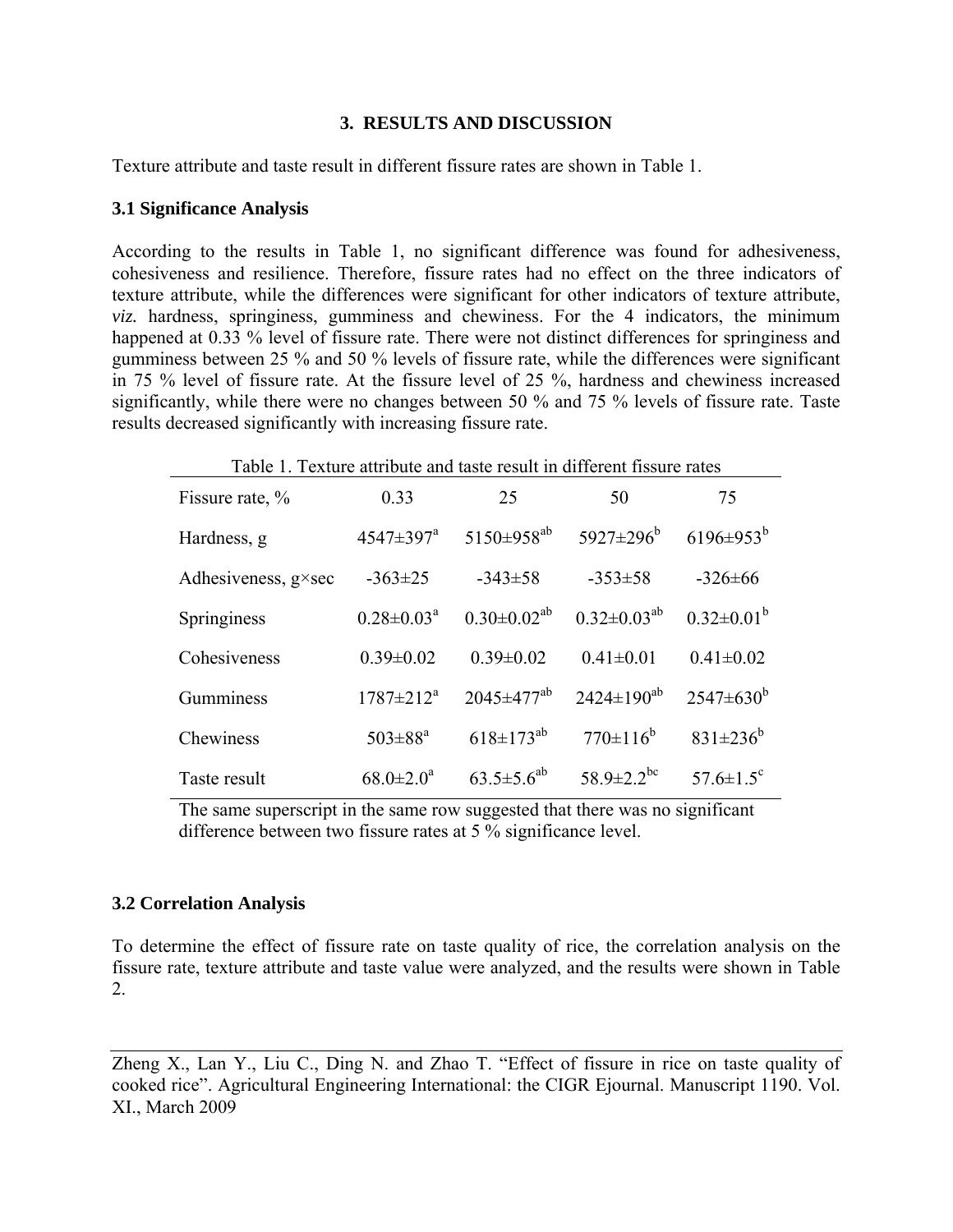## **3.2.1 Correlation Analysis Among Texture Attributes**

According to the results in Table 2, it is shown that there were significant positive influences among other indicators, *viz.* hardness, springiness, cohesiveness, gumminess, and chewiness, except for adhesiveness, at significance level of P≤0.05.

| alliong every variable |             |             |                |            |                  |                  |                  |              |
|------------------------|-------------|-------------|----------------|------------|------------------|------------------|------------------|--------------|
|                        | x1          | x2          | x <sub>3</sub> | x4         | x <sub>5</sub>   | x6               | x7               | y            |
| x1                     | 1           | 0.0039      | 0.3893         | 0.0103     | 0.1539           | 0.0091           | 0.0050           | 0.0002       |
| x2                     | $0.6785**$  | 1           | 0.5036         | 0.0025     | $\boldsymbol{0}$ | $\boldsymbol{0}$ | $\theta$         | 0.0036       |
| x3                     | 0.2310      | 0.1805      | $\mathbf{1}$   | 0.7325     | 0.6532           | 0.4677           | 0.6057           | 0.6617       |
| x4                     | $0.6209*$   | $0.7017**$  | $-0.0928$      | 1          | 0.0012           | 0.0018           | 0.0001           | 0.0292       |
| x5                     | 0.3737      | $0.8551**$  | 0.1218         | $0.7348**$ | 1                | $\boldsymbol{0}$ | $\boldsymbol{0}$ | 0.0990       |
| x6                     | $0.6287**$  | $0.9941**$  | 0.1957         | $0.7153**$ | $0.9015**$       | 1                | $\theta$         | 0.0089       |
| x7                     | $0.6649**$  | $0.9736**$  | 0.1397         | $0.8282**$ | $0.9001**$       | $0.9820**$       | 1                | 0.0090       |
| y                      | $-0.8053**$ | $-0.6817**$ | 0.1187         | $-0.5444*$ | $-0.4270$        | $-0.6302**$      | $-0.6297**$      | $\mathbf{1}$ |
|                        |             |             |                |            |                  |                  |                  |              |

Table 2. Significance levels (top right) and correlation coefficients (bottom left) among every variable

\*\*=Significance level P≤ 0.01; \*=Significance level P≤ 0.05

## **3.2.2 Correlation Analysis between Textures Attributes and Taste Value**

Table 2 shows the relationship between texture attributes and taste result. No significant effect for the adhesiveness (x3) and cohesiveness (x5) of texture attribute was found on cooked-rice taste value, while the significant effect exists for the other indicators of texture attribute. The influence of hardness  $(x2)$ , gumminess  $(x6)$ , and chewiness  $(x7)$  was extremely distinct on taste result (P≤0.01), springiness had significant effect (P≤0.05), and correlation coefficients were all negative.

## **3.3 Path Analysis between Textures Attributes and Taste Value**

Correlation coefficient shows only degree of correlation between independent and dependent variable, while the composition and source of correlation can not be explained and analyzed. In order to study the influential mechanism of fissure rate of rice on taste value of cooked-rice, it is

Zheng X., Lan Y., Liu C., Ding N. and Zhao T. "Effect of fissure in rice on taste quality of cooked rice". Agricultural Engineering International: the CIGR Ejournal. Manuscript 1190. Vol. XI., March 2009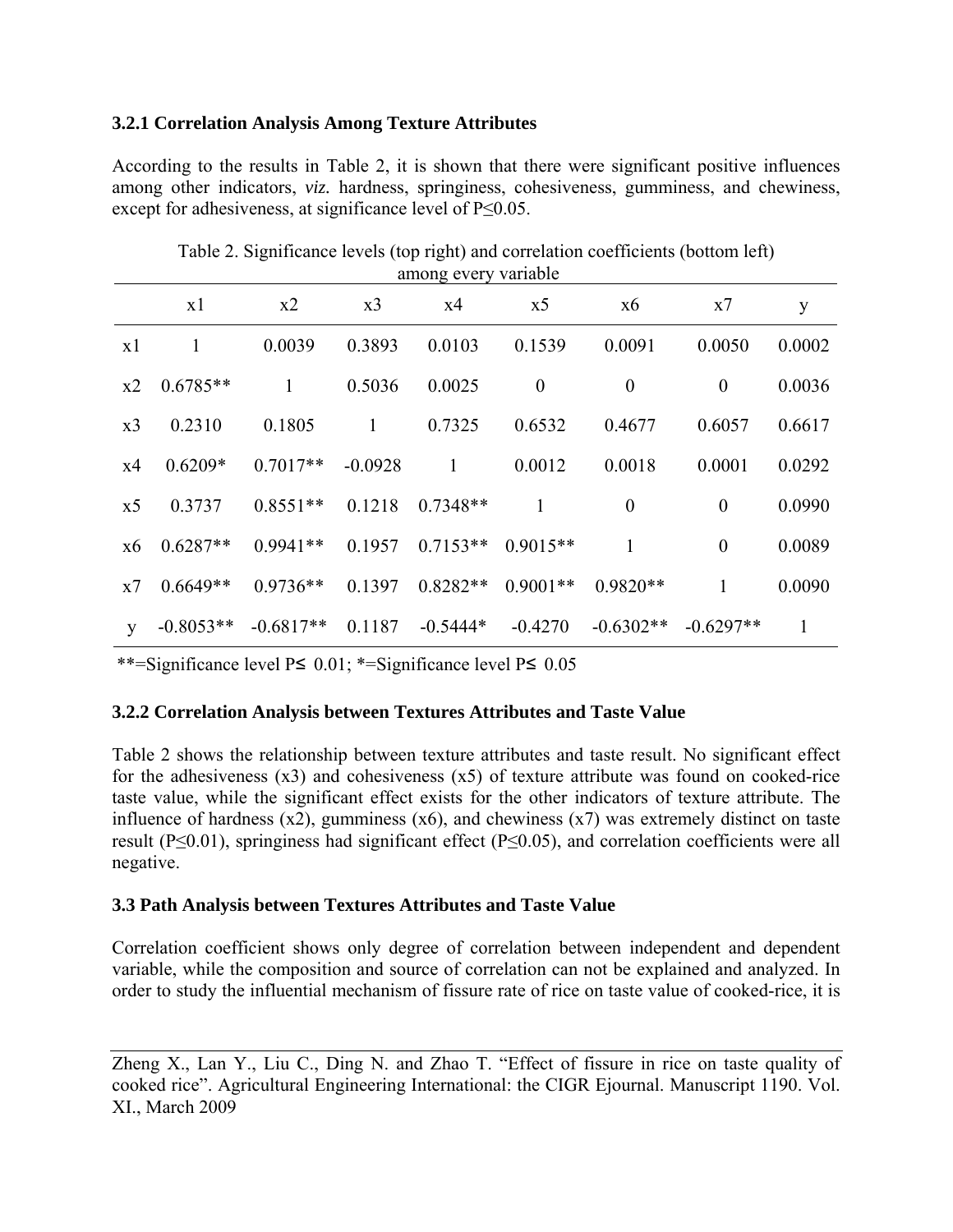necessary to analyze the relationship between independent and dependent variables using path analysis method. The analysis results are listed in Table 3.

| Factor         | Direct path<br>analysis | $\rightarrow x1$ | $\rightarrow x2$ | $\rightarrow x3$ | $\rightarrow x4$ | $\rightarrow x5$ | $\rightarrow x6$ | $\rightarrow x7$ |
|----------------|-------------------------|------------------|------------------|------------------|------------------|------------------|------------------|------------------|
| x1             | $-0.6707$               |                  | 1.5334           | 0.0833           | $-0.7565$        | 0.4104           | $-3.7798$        | 3.2039           |
| x2             | 2.2599                  | $-0.4551$        |                  | 0.0651           | $-0.8550$        | 0.9390           | $-5.9767$        | 4.6915           |
| x <sub>3</sub> | 0.3606                  | $-0.1550$        | 0.4078           |                  | 0.1131           | 0.1338           | $-1.1763$        | 0.6734           |
| x4             | $-1.2185$               | $-0.4164$        | 1.5857           | $-0.0335$        |                  | 0.8070           | $-4.3007$        | 3.9906           |
| x <sub>5</sub> | 1.0982                  | $-0.2506$        | 1.9323           | 0.0439           | $-0.8953$        |                  | $-5.4201$        | 4.3372           |
| x6             | $-6.0121$               | $-0.4217$        | 2.2466           | 0.0706           | $-0.8716$        | 0.9901           |                  | 4.7318           |
| x7             | 4.8186                  | $-0.4459$        | 2.2003           | 0.0504           | $-1.0091$        | 0.9885           | $-5.9037$        |                  |

Table 3. Path analysis between taste result of cooked rice and each indicator

Based on path analysis theory, correlation coefficient can be decomposed into direct and indirect correlation coefficients. Absolute value of path coefficient denotes influential degree, and the larger the absolute value is, the more significant the influence between two variables is. While the positive-negative sign of path coefficient represents influential direction between two variables including positive value denoting positive correlation, and negative denoting negative correlation (Li *et al.*, 2005).The results from table 3 show the path coefficient between taste result of cooked rice and each indicator. The direct impact factors of texture attribute on taste result were shown in turn: gumminess  $(x6)$  > chewiness  $(x7)$  > hardness  $(x2)$  > springiness  $(x4)$  $>$  cohesiveness (x5)  $>$  adhesiveness (x3). Apart from direct path coefficient, path analysis also includes indirect path coefficient that secondary factor impacts on taste result based on main factor. If indirect path coefficient is larger than that of direct, indirect path coefficient dominates main impact on correlation. According to the results in Table 3, it can be shown that the influence of direct path correlation of gumminess on taste result was negative, and the absolute value of direct coefficient was higher than that of indirect path coefficient. Therefore, direct effect was more significant than indirect effect, and gumminess was correlated negatively with taste result. The impacts of direct path coefficients for the other indicators of texture attribute on taste result were less than that of indirect path coefficients through gumminess. The negative indirect path coefficients showed that these indicators were correlated negatively with taste result. The indirect path coefficients of adhesiveness through the other indicators were very little, due to the insignificant influence of adhesiveness on the other indicators of texture attribute.

Zheng X., Lan Y., Liu C., Ding N. and Zhao T. "Effect of fissure in rice on taste quality of cooked rice". Agricultural Engineering International: the CIGR Ejournal. Manuscript 1190. Vol. XI., March 2009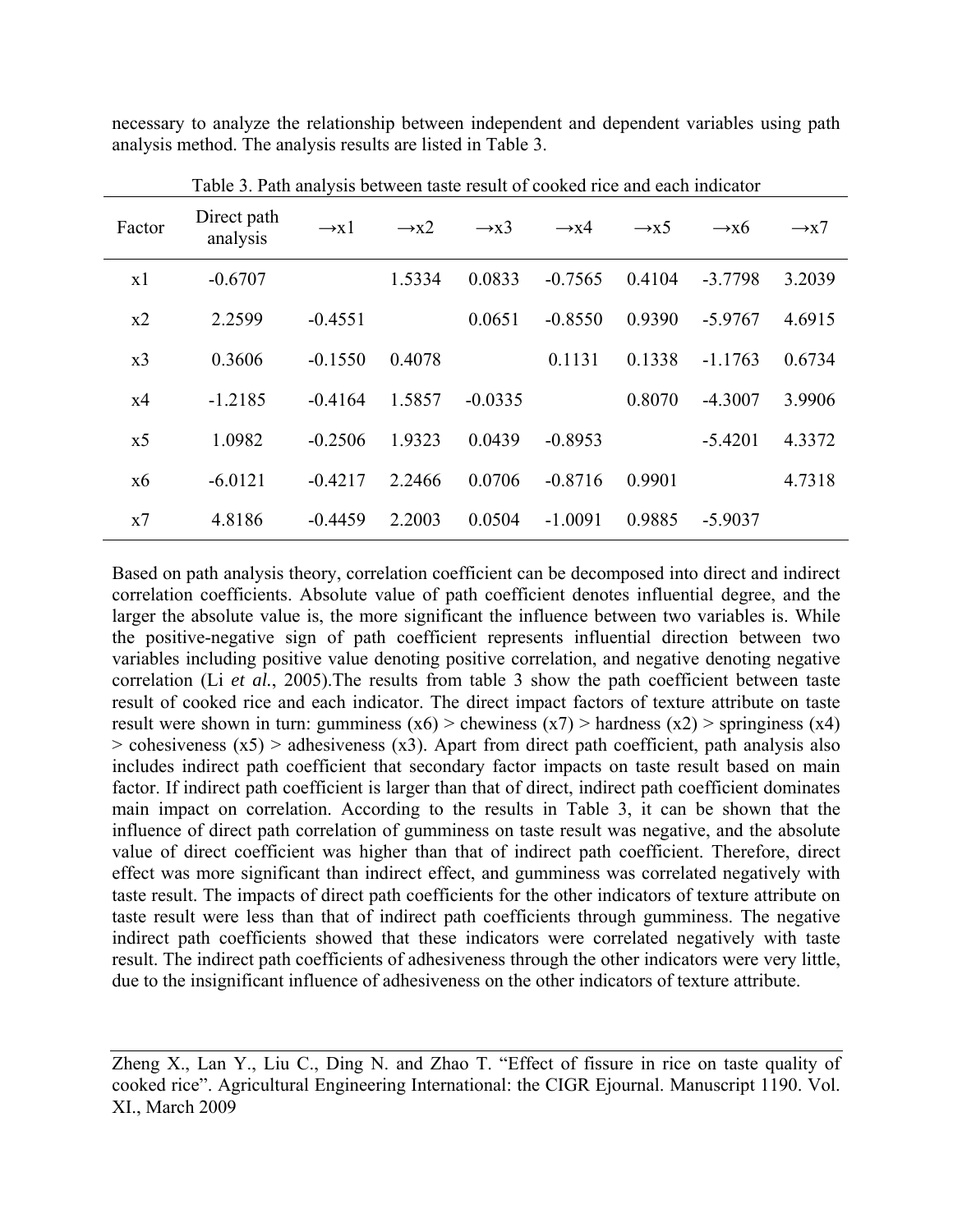### **3.4 Relationship between Fissure Rate and Taste Value**

According to the results in 3.2.2 section, taste value of cooked rice was significantly correlated with texture attribute. Furthermore, the significant effect of fissure rate on hardness  $(x2)$ , gumminess  $(x6)$ , chewiness  $(x7)$ , and springiness  $(x4)$ was found. These indicators were positively correlated with fissure rate, while negatively correlated with taste result, so it can be deduced that fissure rate had significant impact on taste result, and the correlation was negative. The results in Table 3 show that direct path coefficient between fissure rate and taste result was - 0.6707, and indirect path coefficient through gumminess was -3.7798, so indirect effect was dominant, and fissure rate was correlated negatively with taste result. Direct path coefficient obtained least value in all path coefficients between fissure rate and taste result, that is, the direct effect was least significant. Based on above analysis, it can be deduced that fissure rate had significant effect on taste result through indirect effect of texture attribute indicators. Therefore, except for the cohesiveness and adhesiveness due to the insignificant effect on taste result, the other indicators with high confidence were used to fit a regression equation as follows. Fissure rate  $(x1)$ , hardness  $(x2)$ , springiness  $(x4)$ , gumminess  $(x6)$ , and chewiness  $(x7)$  were selected as independent variables, taste result of cooked rice (y) as dependent variable. Stepwise regression analysis method in SAS software was used to construct regression equation, as follows:

 $y = 159.0438 + 0.0651 \text{ x1} - 0.0195 \text{ x2} - 131.4875 \text{ x4} + 0.0371 \text{ x6} + 0.0501 \text{ x7}$  (1)

For this regression equation, significance level was  $P=0.0057$  and correlation coefficient resulted in r=0.9058, so the regression model fitted well. The verifiable experiments show the validity.

In this study, appearance quality (fissure rate) and texture attribute (hardness, springiness, gumminess, and chewiness) were selected as independent variables of regression model of taste result. Compared to previous study (Zheng, 1999), these independent variables of regression model not needed to be measured by complicated chemical experiments, and the values were easily obtained. This model not only quantitatively analyzed the correlation among fissure rate of rice, indicators of texture attribute and taste result, but also predicted taste result of cooked rice, as well as offered the orientation for the classification of rice.

## **4. CONCLUSIONS**

No significant effect of the rice fissure rates was observed on the adhesiveness, cohesiveness of texture attribute of cooked-rice, and the rice fissure rate had significant impact with different levels on hardness, springiness, gumminess and chewiness. The rice fissure caused the taste quality of cooked rice decrease through the texture attribute including hardness, springiness, gumminess, chewiness and resilience. The taste value can be predicted according to the fissure rate and texture attribute including hardness, springiness, gumminess and chewiness.

Zheng X., Lan Y., Liu C., Ding N. and Zhao T. "Effect of fissure in rice on taste quality of cooked rice". Agricultural Engineering International: the CIGR Ejournal. Manuscript 1190. Vol. XI., March 2009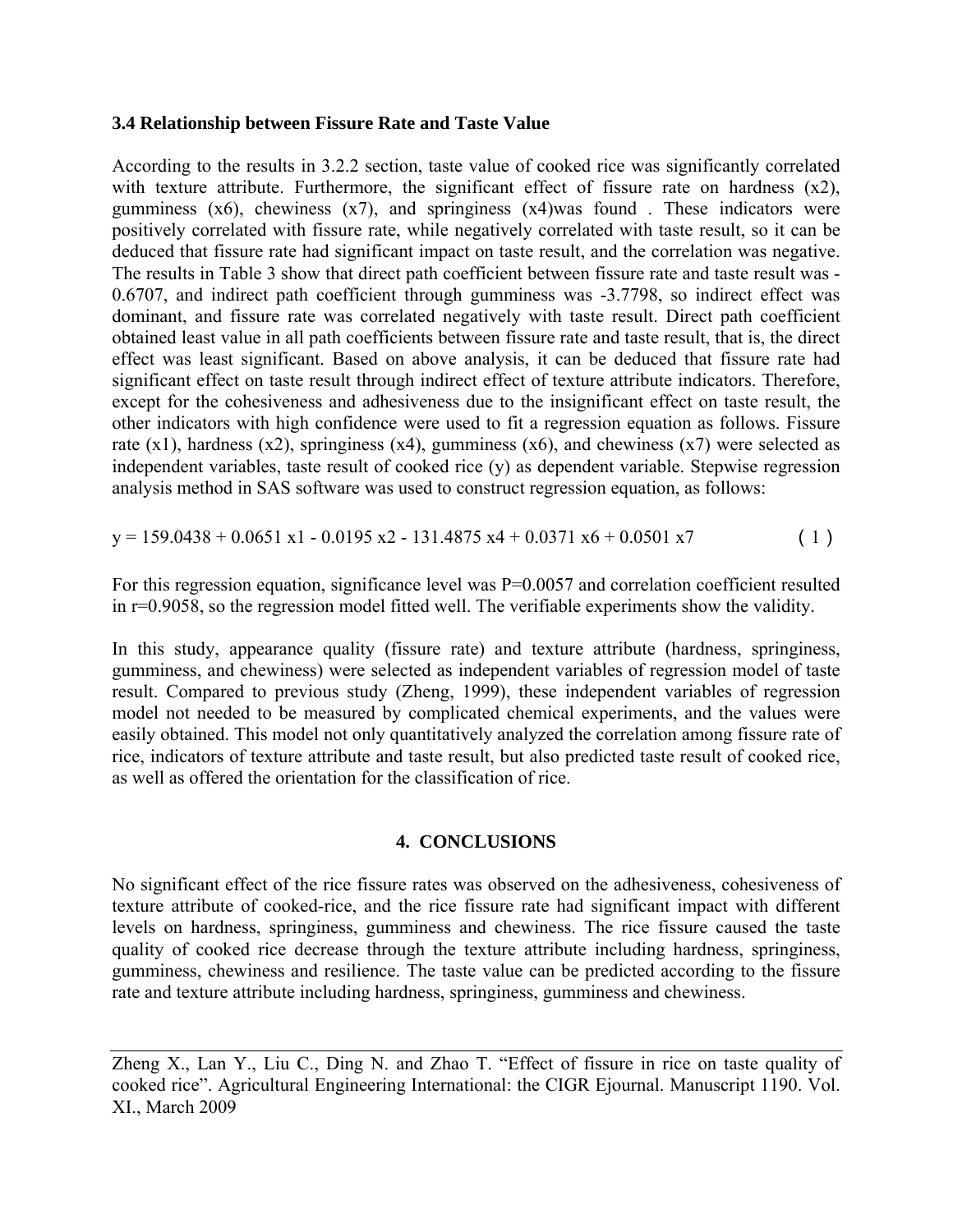#### **5. ACKNOWLEDGEMENTS**

The authors of this paper would like to take this opportunity to acknowledge the financial support from the Doctorate Unit Foundation of Ministry of Education of China (No 20070224003), oversea researcher project of Heilongjiang Province Education Agency, China (1151HZ01) and research project of Heilongjiang Province Education Agency ,China  $(10531002)$ .

#### **6. REFERENCES**

- Bautista, R. C., T. J. Siebenmorgen and A.G. Cnossen. 2000. Fissure formation characterization in rice kernels using video microscopy. *In Proceedings of the 2000 drying symposium. The Netherlands: Noordwijkerhout.*
- Cnossen, A.G., M. J. Jiménez and T .J.S iebenmorgen. 2003. Rice fissuring response to high drying and tempering temperatures. *Journal of Food Engineering* 59(1): 61-69.
- Cnossen, A .G., T. J .Siebenmorgen, W.Yang and R.C. Bautista. 2000. An application of glass transition temperature to explain rice kernel fissure occurrence during the drying process. *Drying Technology* 19(8): 1661-1682.
- Champagne, E.T. 2004.*Rice: Chemistry and Technology.* Minnesota: American association of cereal chemists, Inc.
- Iguaz, A., M. Rodríguez and P. Vírseda. 2006. Influence of handling and processing of rough rice on fissures and head rice yields. *Journal of Food Engineering* 77(4): 803-809.
- Jia, C .C., W. Yang, T .J. Siebenmorgen, R.C .Bautista and A.G. Cnossen. 2002. A study of rice fissuring by finite-element simulation of internal stresses combined with high-speed microscopy imaging of fissure appearance. *Transactions of the ASAE* 45(3): 741-749.
- Lan, Y. and O. R. Kunz .1996,.Fissure characteristics related to moisture adsorption stresses in rice. *Transaction of the ASAE* 9(6): 2169-2174.
- Li, C. X., L N. Jiang, Y. Shao and W. L. Wang. 2005. Biostatistics. 3rd ed*. Beijing: Science Press*: 263-269
- Li , Y. B., C. W. Cao, L.Q.Yu and Q.X. Zhong. 1999. Study on rough rice fissuring during intermittent drying. *Drying Technology* 17(9): 1779-1793.
- Naoto Shimizu, M. A.Haque, M. Anderson and Toshinori Kimura. 2006. Dimension measurement and fissuring of rice kernels during moisture sorption by image analysis. *Portland: ASABE Annual International Meeting*.
- Park, J. K. and S.S. Kim. 2001. Effect of milling ratio on sensory properties of cooked rice and onphysicochemical properties of milled and cooked rice. *Cereal Chemistry* 78(2):151- 156*.*
- Wang Z, Y. J. Gu, G. Chen, F. Xiong and Y. X. Li. Rice Quality and its Affecting Factors. *[Molecular Plant Breeding](http://lsk.cnki.net/KNS50/Navi/Bridge.aspx?LinkType=BaseLink&DBCode=cjfd&TableName=cjfdbaseinfo&Field=BaseID&Value=FZZW&NaviLink=%e5%88%86%e5%ad%90%e6%a4%8d%e7%89%a9%e8%82%b2%e7%a7%8d)* 2003 (2): 231-241

Zheng X., Lan Y., Liu C., Ding N. and Zhao T. "Effect of fissure in rice on taste quality of cooked rice". Agricultural Engineering International: the CIGR Ejournal. Manuscript 1190. Vol. XI., March 2009